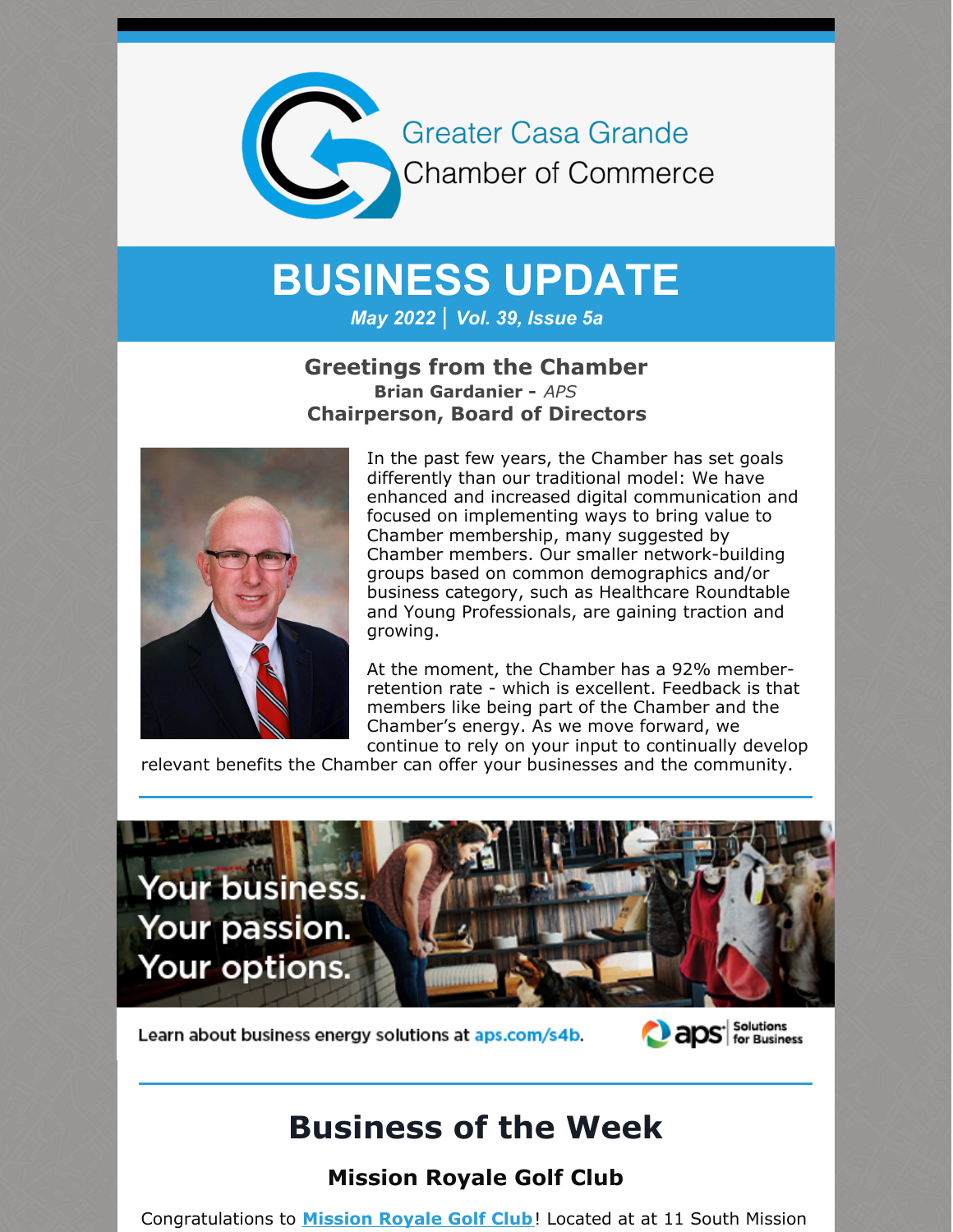Parkway in Casa Grande, Mission Royale is a staple of the community, offering magnificent golf, superb amenities and outstanding service to their valued customers. It's no wonder they have earned recognition as one of the region's premier golf experiences.

The 18-hole golf course, designed by Greg Nash, has a highly panoramic layout that blends seamlessly with the natural surroundings and scenic vistas of the area. To learn more about why golfers say every day is the perfect day to spend at Mission Royale Golf Club, call (520) 876-5335, and let them know the Chamber sent you.



# **Upcoming Networking Events**

## **May Biz Outlook [Luncheon](https://r20.rs6.net/tn.jsp?f=001X_954o13phhjpXitoXH1Xf5t3LjyiA6MqS5uEtFFq9J7CbCguKguPQbcJtJb8lQfqRnkaVjgMshEV8o51KTkBYrQkiZV6VslVzOWLThW08Xv876-pC3za-O7TWrjk7McRNCobcK2X-6mUIARzGtmSDyQ05ECdF_l-jPOQZjvsKfIdIpjGZE9gV1RGSeu3TH6zQbD5o2WyPLtBK-EVmppkQB_UUEx7HOouxLUbBtkcuk=&c=&ch=)**

Friday, May 20, 11:00am - 1:00pm Francisco Grande Hotel & Golf Resort

**Join us for an update on Casa Grande with speaker, Craig McFarland, Mayor, City of Casa Grande**



**Reserve your seat, table or sponsorship by Thursday, May 12**

Thank you to our Featured Sponsor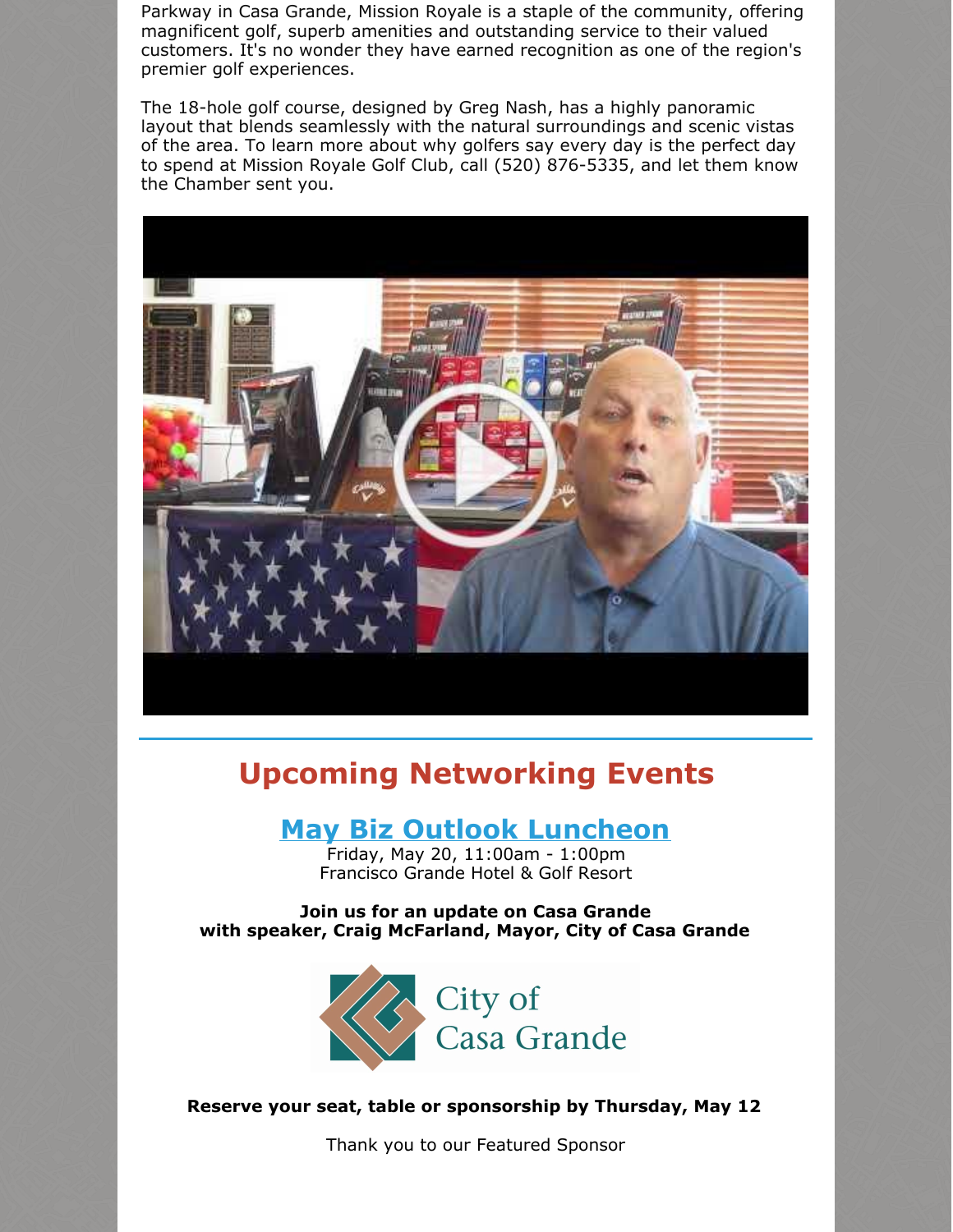

**May [Business](https://cca.casagrandechamber.org/EvtListing.aspx?dbid2=AZCAGR&evtid=28074&class=E) After Hours**

Wednesday, May 25, 5:15pm - 7:00pm Spanish Trails West

# **Upcoming Chamber Groups & Meetings**

#### **[Government](https://cca.casagrandechamber.org/EvtListing.aspx?dbid2=AZCAGR&evtid=28088&class=E) Affairs Committee**

Wednesday, May 4, 2022, 7:30am - 8:30am HYBRID Meeting at the Greater Casa Grande Chamber of Commerce

#### **Business [Ambassadors](https://r20.rs6.net/tn.jsp?f=001SAfMcPdfFc7dp9FWdhX3dZnXeb1T58kHdow07G8o5-juBNtK7UHFSGEcPYZh0ln3u8fgPLDh2OP-8vEh9IZDmGGN2F4I7qpxsJfGEs1q39x-3DltBMdH4BW9-o1CepCgY_goXjUDDHv-A8xHRH_UAld-4TJ-IIiBjLyZ2IZeQReR1KTZYZBtEBBHTpYnMM5N9K0Z-8eYaAHQ0pq31dliKyFFUVKnmrRRzmU2TLqfycY=&c=&ch=) Committee**

Thursday, May 12, 7:30am - 8:30am Greater Casa Grande Chamber of Commerce

**Healthcare [Roundtable](https://r20.rs6.net/tn.jsp?f=001RKaEzkIcG2gG__bZuCIeTHkX2dHTOZlHbHoRUdMv75dz6KY8ltxYiXSd-nH21b16X0dyHNsLTKy4RDbBIJAaP3boQKghoIjS8vsVK0_jfLn8Cgv9iSTs4HFnp10uWsUY7h9Ch_nkwOy_urOL1GO2vpJ6rAGZp-iYKs1I5ba3y0A6l1Ffil86gBpAyeWX-l_kLUdI6IQ9n-I1OGfXSogIMTLqSYAYDw1SYStLMTD-8uM=&c=XTRWWAjXDJY-R45StzCgX7VyX_K66C7DPwK6IMIfDQJKYhXl5JDhfg==&ch=rejHrUED7vi5dL2idhk-WXWpgrV_5U3qxjKPwW52SL3MsNbxPDrfAg==)** Wednesday, May 18, 2022, 5:30pm - 6:30pm Eva's Fine Mexican Food, 665 N. Pinal Avenue

#### **Young [Professionals](https://r20.rs6.net/tn.jsp?f=001SAfMcPdfFc7dp9FWdhX3dZnXeb1T58kHdow07G8o5-juBNtK7UHFSGEcPYZh0ln3TkuDO0dblgexBkSGRGlCdZoVTFG_2DKIbGiXWOkH5RK5h9hDw-Br4eb38MxpwJgrD5ACUdWQlHKHUv7RSf6USsc7ZrTwcaezG2YUvXJzz1A9zWFlACgFbJKgZ1x1YzGjOcKFMGmG_SkYZWEqceJ3wfhCTmDVI5d4cXb4IbOhucs=&c=&ch=) Network**

Thursday, June 9, 4:00pm – 5:30pm Eva's Fine Mexican Food, 665 N. Pinal Avenue

Business - Community - Connections - Opportunity These are the Chamber's areas of focus...and also a great way to promote our member businesses and Casa Grande Community.



#### We were excited to join the team at **Nation of Barbers & Beauty**

**Academy**, Saturday, April 30, for a ribbon cutting celebration as part of their "Grandest Opening." Attendees enjoyed food trucks, bounce castle, DJ music, the Barber Battle for Licensed barbers, raffles and prizes. Whether you need a barber or want to become a barber, give Syisha a call at (520) 249-6749.



**[EDC,](http://www.edcllcaz.com) LLC.** Henry Valencia, Jr Casa Grande, AZ (602) 472-1023 **[henry@edcllcaz.com](mailto:henry@edcllcaz.com)**

### **[Medicare](http://www.medicaremikeaz.com) Mike, LLC**

Mike Cyrino P.O. Box 172 Tempe, AZ 85280 (480) 360-0462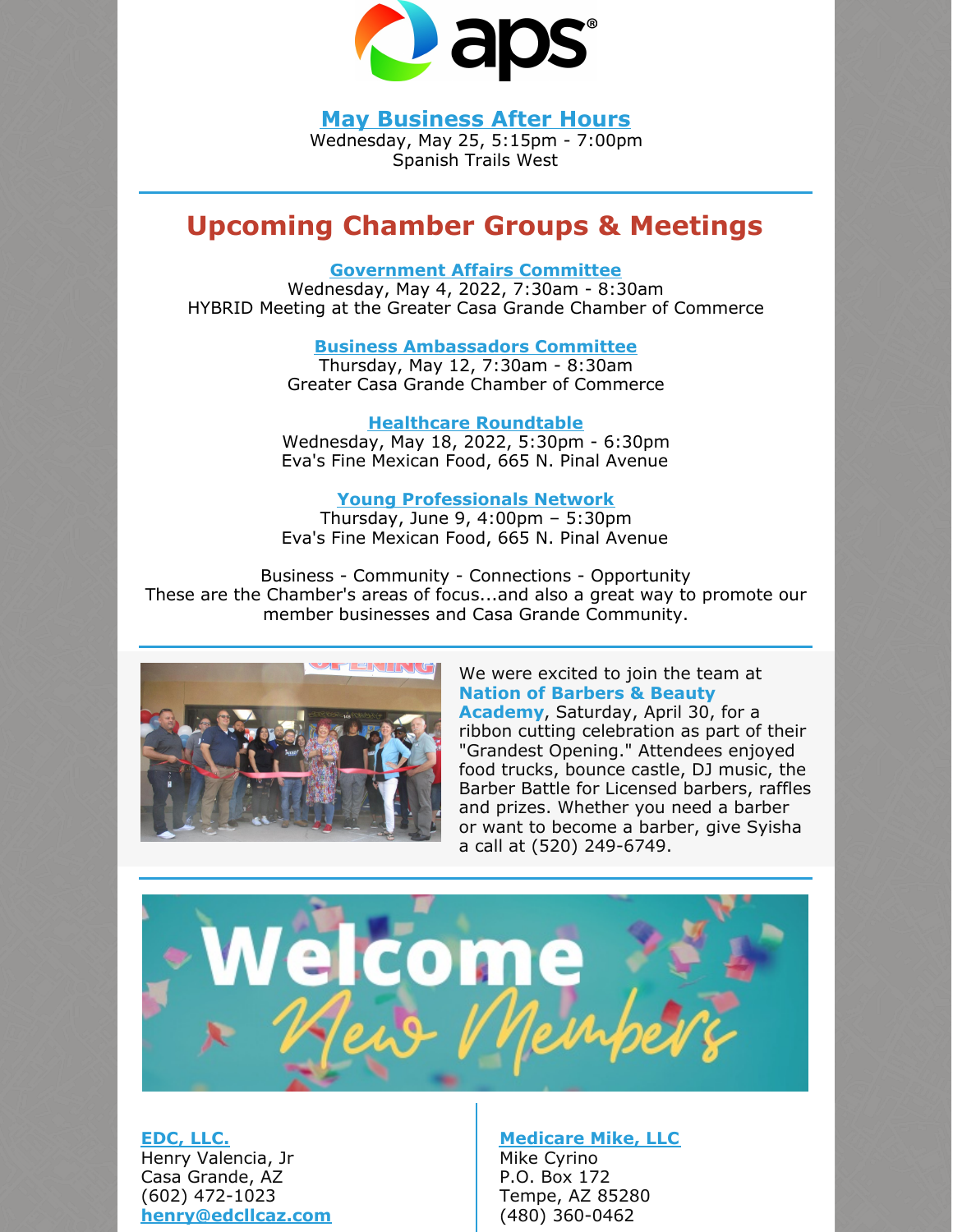Category: Consulting - Engineers

#### **[EmployBridge](http://www.employbridge.com)**

Amy Breitkreitz-Powell 251 E. Cottonwood Ln. Casa Grande, AZ 85122 (520) 310-8111 **[amy.breitkreitz@employbridge.com](mailto:amy.breitkreitz@employbridge.com)** Category: Employment Services

#### **The [Garden](http://www.gardenofeatincg.com) of Eatin'**

Donna Planman Casa Grande, AZ (630) 400-3882 **[dplanman1@yahoo.com](mailto:dplanman1@yahoo.com)** Category: Catering

#### **The Mane [Journey,](http://www.themanejourney.com) LLC**

Annmarie Betances 1756 N. Pinal Ave., Ste. B Casa Grande, AZ 85122 (623) 764-9275 **[themanejourney@gmail.com](mailto:themanejourney@gmail.com)** Category: Salons & Spas

#### **[mike@medicaremikeaz.com](mailto:mike@medicaremikeaz.com)** Category: Insurance

#### **Nation of Barbers & Beauty Academy**

Syisha Hayes 1355 E. Florence Blvd., Ste 145 Casa Grande, AZ 85122 (520) 249-6749

**[stylesbysy@gmail.com](mailto:stylesbysy@gmail.com)** Category: Barber Shops

#### **RD Window Cleaning**

Crystal Arballo Casa Grande, AZ (951) 591-4433 **[razzledazzleprowindow@gmail.com](mailto:razzledazzleprowindow@gmail.com)**

Category: Window Cleaning

#### **X-Pros [Professional](http://www.constructionanddesignprofessionals.com) Contractors**

Chris Frye 3271 N. Axtell Rd. Florence, AZ 85132 (520) 561-1366 **[shaffer@c-1d-1.com](mailto:shaffer@c-1d-1.com)**

Category: Construction & Contractors

#### *Membership Information:*

*To learn more about* **benefits of [membership](https://casagrandechamber.org/member-benefits/)***, contact Ken Saltzmann at the Chamber, call 520-836-2125, or email:* **[membership@casagrandechamber.or](mailto:membership@casagrandechamber.org)g**

# **Business Briefs**

**Woman 2 Woman [Resource](https://w2wresources.org/) Agency** is hosting Girls Day Out, a mother and daughter brunch and non-profit fundraiser, Noon -2:00pm, Saturday, May 7, 2022, at Robson Ranch in the Hermosa Ballroom. Tickets: \$25 for adults, \$12 for kids age 6-17. Purchase tickets at **[www.w2wresources.org](https://w2wresources.org/)**. Print and freely share **[attached](https://files.constantcontact.com/8c5f2f7b701/db60f72e-cbfb-4691-98cc-ba45d45e6781.pdf?rdr=true) flyer**.

\_\_\_\_\_\_\_\_\_\_\_\_\_\_\_\_\_\_\_\_\_\_\_\_\_\_\_\_\_\_\_\_\_\_\_\_\_\_\_\_\_\_\_\_\_\_\_\_\_\_

Congratulations to Ciera Scott and her team at **Boss Up [Customs,](https://bossupcustom.espwebsite.com/) LLC**, of Casa Grande, for receiving the 2022 Success Award for Pinal County from the Arizona Small Business Development Center (ASBDC) at the organization's annual awards ceremony. The award is given to one business from each county in Arizona with ceremony held on the lawn of the Arizona Capital Building. Boss Up Customs, LLC offers customized apparel, pillows, drinkware, and more. Read the full **press [release](https://files.constantcontact.com/8c5f2f7b701/aa3e4bd6-c734-4911-9922-37aad4de1d7e.pdf?rdr=true)** here.

\_\_\_\_\_\_\_\_\_\_\_\_\_\_\_\_\_\_\_\_\_\_\_\_\_\_\_\_\_\_\_\_\_\_\_\_\_\_\_\_\_\_\_\_\_\_\_\_\_\_

At an unveiling event April 27, **[SRP](http://www.srpnet.com)** recognized 21 large customers now receiving renewable energy from the newly operational 100-megawatt (MW) Central Line Solar plant. These customers are from various industries including commercial, technology, retail, municipal, education and healthcare. The Central Line Solar plant, located within both Eloy and Coolidge, AZ, is a new solar facility developed as part of SRP's second phase of its Sustainable Energy Offering. With this offering, SRP customers chose to power a portion of their facilities with carbon-free energy while sharing the economic benefits of a utility-scale, renewable energy resource. Read the full **press [release](https://media.srpnet.com/21-businesses-cities-and-schoolshigher-education-organizations-began-receiving-utility-scale-solar-from-srp/)** here.

\_\_\_\_\_\_\_\_\_\_\_\_\_\_\_\_\_\_\_\_\_\_\_\_\_\_\_\_\_\_\_\_\_\_\_\_\_\_\_\_\_\_\_\_\_\_\_\_\_\_